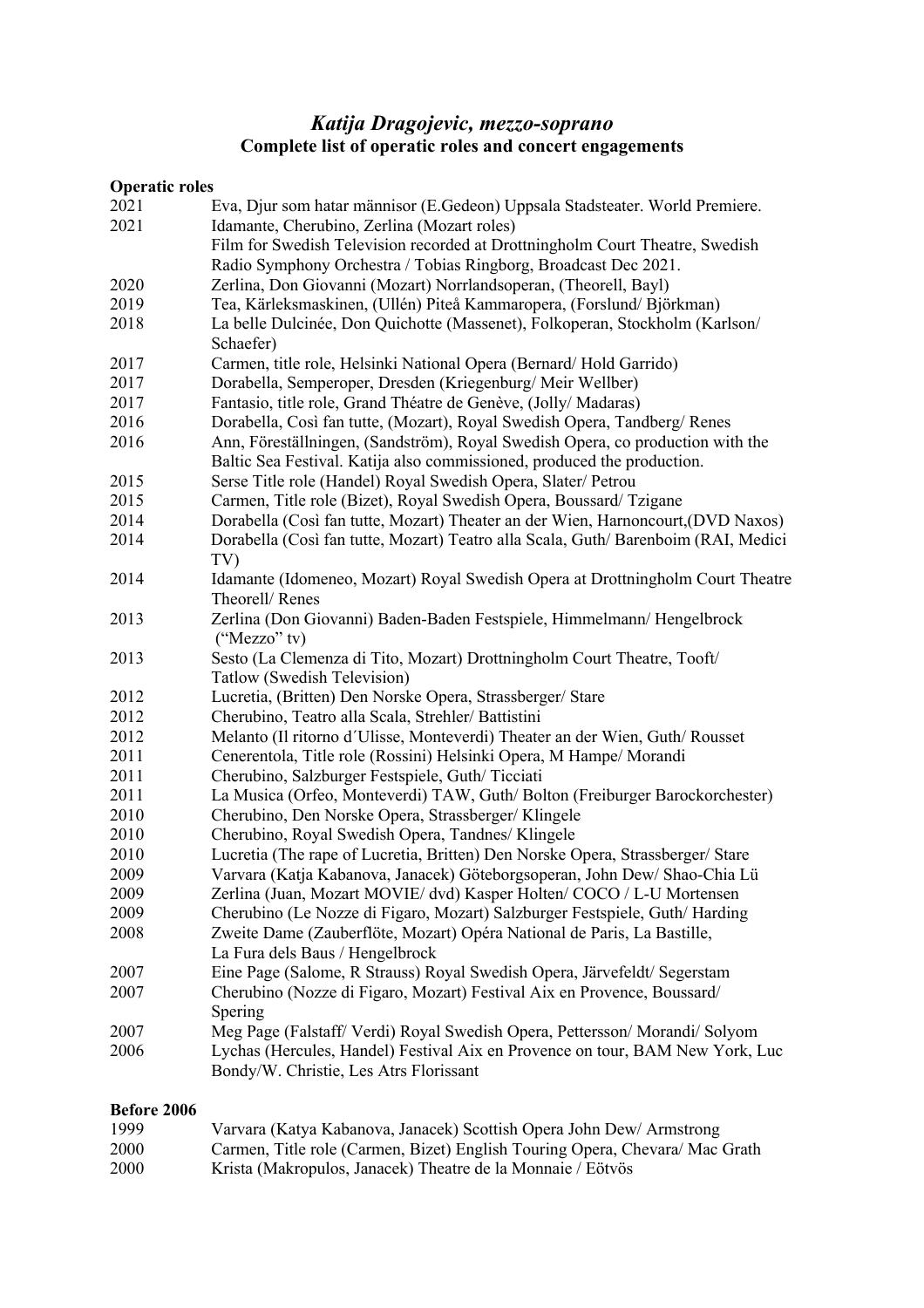| 2001 | Zerlina, (Don Giovanni, Mozart) Scottish Opera, John Cox/ Armstrong            |
|------|--------------------------------------------------------------------------------|
| 2001 | Dorbella (Così fan tutte, Mozart) Scottish Opera, Stuart Laing/Vincent de Kort |
| 2001 | Annio (La Clemenza di Tito, Mozart) Edinburgh Festival, Bicket                 |
| 2002 | Annio (La Clemenza di Tito, Mozart) WNO, Y.Kokkos/ Bicket                      |
| 2002 | Eine Zofe (Der Zwerg, Zemlinsky) Théâtre de la Monnaie, Homoki/ Myung-         |
|      | Whun Chung                                                                     |
| 2002 | Hansel (Hansel and Gretl) Opera North / Paul Mc Grath                          |
| 2002 | Dorabella (Così fan tutte, Mozart) Folkoperan, Herheim/Nerbe/Dominique         |
| 2003 | Kate Pinkerton (Madama Butterfly, Puccini) Royal Opera House Covent Garden,    |
|      | Leiser-Courier/ Pappano                                                        |
| 2003 | Orlofsky (Die Fledermaus, J.Strauss) Glyndebourne Festival, S.Lawless/V.       |
|      | Jurowski                                                                       |
| 2004 | Kate Pinkerton (Madama Butterfly, Puccini) Royal Opera House Covent            |
|      | Garden. Leiser-Courier/ Pappano                                                |
| 2004 | Siebel (Faust, Gounod) Royal Opera House Covent Garden, Leiser- Courier/       |
|      | Benini                                                                         |
| 2004 | A shepard boy (Tannhäuser, Wagner) Théatre Châtelet, Paris, Homoki/ Myung-     |
|      | Whun Chung                                                                     |

#### **Concert engagements**  2021

| New Year Gala Concert     | Linköping Symphony Orchestra                                             |       |
|---------------------------|--------------------------------------------------------------------------|-------|
| <b>Advent Concerts</b>    | Sofia Church, Stockholm, Rebarock                                        |       |
| The Messiah               | Sofia Church, Stockholm, Rebarock                                        |       |
|                           | Christmas Oratorio (J.S.Bach). Uppsala Domkyrka, Svenska Barockensemblen |       |
| Songs by M.Hallin.        | 250 year Celebration of the Royal Swedish Academy of                     | Music |
| Recital (Alma Mahler)     | Stockholms Konserthus, Grünewaldsalen                                    |       |
| Recital (Mixed programme) | Musik i Syd, Södra Mellby Kyrka                                          |       |
| Requiem (Michael Haydn)   | MDR Orchestre, Leipzig / Philipp Ahmann                                  |       |
|                           |                                                                          |       |

2020<br>Nelson Messe, (Haydn) Staatsorchester Hamburg / Nagano/ Elbphilharmonie (Pandemic= all other engagements cancelled)

2019

| ---                   |                                                               |
|-----------------------|---------------------------------------------------------------|
| Nelson Messe (Haydn)  | Münchner Philharmoniker / Meir Wellber                        |
| Nelson Messe (Haydn)  | Staatskapelle Dresden, Semperoper, Meir Wellber               |
| C-minor mass (Mozart) | Orchestra Sinfonica Nazionale della Rai, Torino, Meir Wellber |

2018

| Symphony no 9 (Beethoven)<br>Faust Szenen, (R.Schumann)           | Stockholm Royal Philharmonics (Tokyo) /Oramo<br>Great Mass in c minor (Mozart) Helsinki Philharmonic Orchestra/ S. Mälkki<br>Victoria Hall, Geneva. Co production, Grand Théâtre<br>de Genève and L'orchestre de la Suisse Romande/ I. Levine. |
|-------------------------------------------------------------------|------------------------------------------------------------------------------------------------------------------------------------------------------------------------------------------------------------------------------------------------|
| Afrodite, (M.Samuelsson)                                          | Gothenburg Symphony Orchestra, Mei-Ann Chen                                                                                                                                                                                                    |
| Tino Pattiera Opera Festival                                      | Dubrovnik, Symphony Orchestra, Croatia, N.Zur                                                                                                                                                                                                  |
| New Year Gala Concerts                                            | Uppsala University Hall, Drottningholm Baroque Ensemble<br>Arias and duets, Parkman                                                                                                                                                            |
| 2017                                                              |                                                                                                                                                                                                                                                |
| Birthday concert for<br>Her Royal Highness<br>the Queen of Sweden | Royal Palace Drottningholm, Drottningholm Orchestra                                                                                                                                                                                            |
| Dixit Dominus (Handel)                                            | Stockholm Baroque, Adolf Fredrik Church, Anders Eby<br>& Lauda per la natività (Respighi)                                                                                                                                                      |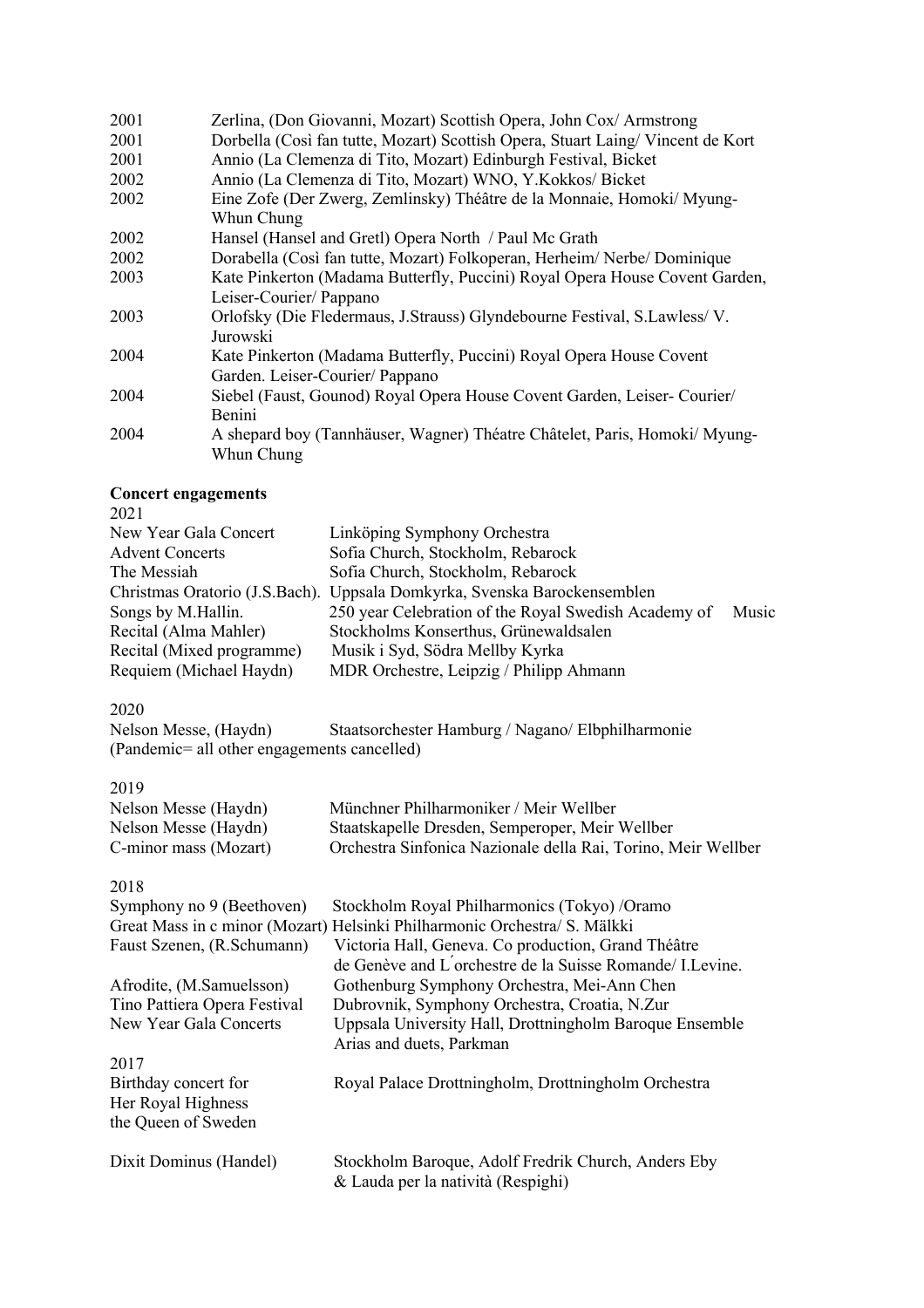| Christmas Oratorio (J.S.Bach)<br>Les nuits d'été (Berlioz)                                                                     | Norrköping Symphony Orchestra<br>Uppsala Chamber soloists                                                                                                                                                                                                        |
|--------------------------------------------------------------------------------------------------------------------------------|------------------------------------------------------------------------------------------------------------------------------------------------------------------------------------------------------------------------------------------------------------------|
| Missa Solemnis (Beethoven)                                                                                                     | Stockholm Royal Philharmonics/ Michael Tilson Thomas                                                                                                                                                                                                             |
| Soloist with the<br>world renowned<br>Men's Choir Orphei Drängar                                                               | USA, San Fransisco / Minneapolis<br>(Bizet, Schubert, Lidholm, Folksong arr.) Robert Sund.                                                                                                                                                                       |
| 2016                                                                                                                           |                                                                                                                                                                                                                                                                  |
| Les nuits d'été (Berlioz)<br>Requiem (Mozart)<br>Lieder (Alma Mahler)<br>Les nuits d'été (Berlioz)<br>Erbarme dich (J.S. Bach) | Norrköping Symphony Orchestra / Eugene Tzigane<br>Gothenburg Symphony Orchestra / Simone Young<br>Gävle Symfonietta / Gerhard Korsten<br>Stockholm Royal Philharmonic Orchestra / Robert Treviño.<br>Swedish Radio Symphony Orchestra / Andrew Manze (Swedish TV |
| program "Divine music")                                                                                                        |                                                                                                                                                                                                                                                                  |
| Lieder (Alma Mahler)<br>Afrodite (Marie Samuelsson)                                                                            | Malmoe Symphony Orchestra / Andrew Litton<br>Swedish Radio Symphony Orchestra / Blendulf<br>(World Premiere, composed for Katija.)                                                                                                                               |
| New Year's Gala Concert                                                                                                        | Uppsala University Hall                                                                                                                                                                                                                                          |
| Full evening Handel arias                                                                                                      | Drottningholm Baroque Orchestra / Stefan Parkman                                                                                                                                                                                                                 |
| 2015                                                                                                                           |                                                                                                                                                                                                                                                                  |
| Psaume 130 (Lili Boulanger)                                                                                                    | Stockholm Royal Philharmonic Orchestra / Sostrout                                                                                                                                                                                                                |
| The Messiah (Handel)                                                                                                           | Norrköping Symphony Orchestra / Michael Francis                                                                                                                                                                                                                  |
| Sweden's National Day<br>Gala Concert                                                                                          | Royal Opera Stockholm, Hovkapellet / Anna-Maria Helsing                                                                                                                                                                                                          |
| 2014                                                                                                                           |                                                                                                                                                                                                                                                                  |
| c-minor mass (Mozart)                                                                                                          | Orchestre de Paris / Louis Langrée / Salle Pleyel (Mezzo TV)                                                                                                                                                                                                     |
| Roméo et Juliette (Berlioz)<br>Symfonie no 4 (Mahler)                                                                          | Swedish Radio Symphony Orchestra / Ticciati (CD Lynn Records)<br>Orcheste de Paris / Järvi / Salle Pleyel                                                                                                                                                        |
| 2013                                                                                                                           |                                                                                                                                                                                                                                                                  |
| Recital<br>(French songs)                                                                                                      | Stockholm Concert Hall/ Grünewaldsalen / Hirvonen                                                                                                                                                                                                                |
| Lieder (Alma Mahler)                                                                                                           | Swedish Radio Symphony Orchestra / Blendulf                                                                                                                                                                                                                      |
| <b>Prom Concert</b>                                                                                                            | Swedish Brass Symphony Orchestra                                                                                                                                                                                                                                 |
| <b>Twelwth Night Concert</b>                                                                                                   | Swedish Radio Symphony Orchestra / Paul Daniel / with Peter<br>Mattei, Swedish Television.                                                                                                                                                                       |
| Requiem (Sandström)                                                                                                            | Swedish Radio Symphony Orchestra / Gustaf Sjökvist (World<br>Premiere)                                                                                                                                                                                           |
| 2012                                                                                                                           |                                                                                                                                                                                                                                                                  |
| Nelsonmesse (Haydn)                                                                                                            | Symphonienorchester des Bayerischen Rundfunk / Andris<br><b>Nelsons</b>                                                                                                                                                                                          |
| J.S. Bach Johannespassion                                                                                                      | Norddeutsche Rundfunk Sinfonieorchester / Thomas Hengelbrock                                                                                                                                                                                                     |
| J.S. Bach Kantat no 60                                                                                                         | "Passionsweg": J.S. Bach, Zimmerman mit Klaus Maria Brandauer.                                                                                                                                                                                                   |
| Earlier concert engagements include:                                                                                           |                                                                                                                                                                                                                                                                  |
| Magnificat (J.S: Bach)                                                                                                         | Gulbenkian Orchestra, Lisbon / Hengelbrock                                                                                                                                                                                                                       |
| Gala concert                                                                                                                   | Nobel Prize Banquet/ J Linberg: Theorbo                                                                                                                                                                                                                          |

| Magnificat (J.S: Bach)       | Gulbenkian Orchestra, Lisbon / Hengelbrock       |
|------------------------------|--------------------------------------------------|
| Gala concert                 | Nobel Prize Banquet/ J Linberg: Theorbo          |
| Annio, "La Clemenza di Tito" | Concert performance, Edinburgh Festival / Bicket |
| Orlovsky,"Die Fledermaus"    | Concert Performance, Swedish Radio               |
|                              | SymphonyOrcestra/Honeck)                         |
| "A century of songs"         | BBC, live concerts on tour, radio broadcast/Iain |
|                              | <b>Burnside</b>                                  |
|                              |                                                  |